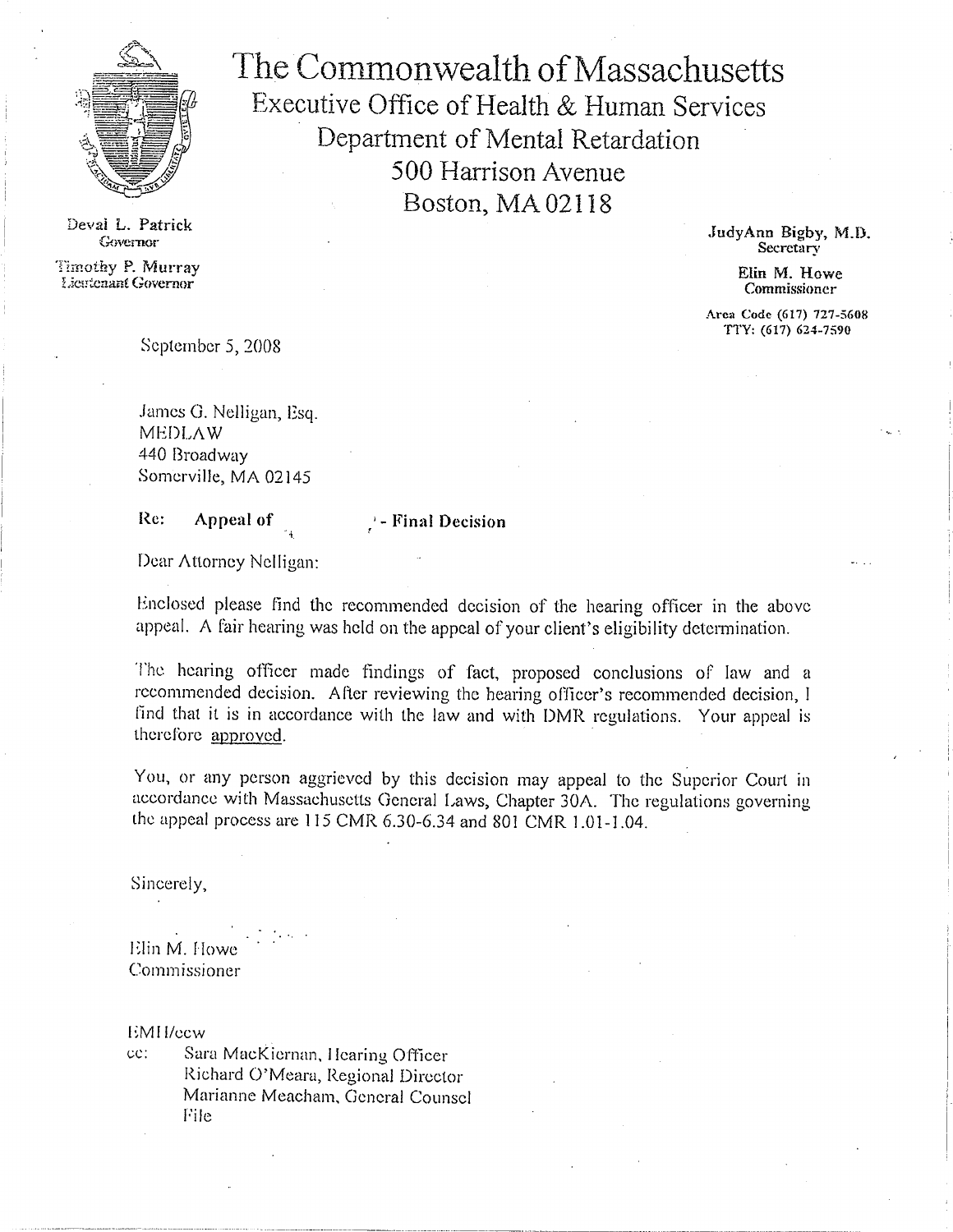### COMMONWEALTH OF MASSACHUSETTS DEPARTMENT OF MENTAL RETARDATION

In Re: Appeal of

This decision is issued pursuant to the regulations of the Department of Mental Retardation (DMR)(115 CMR 6.30 — 6.34) and M.G.L. Chapter 30A.

### PROCEDURAL HISTORY

This matter was originally heard on November 3, 2006 at a Fair Hearing held at the Department of Mental Retardation's Central Office in Boston. At that hearing, the only issue raised was whether or not **I**Was domiciled in Massachusetts. The Hearing Officer upheld the Department's determination of ineligibility based on Mr. **Fig. 1** failure to show by the preponderance of the evidence that he was domiciled in Massachusetts.

An appeal was filed in Suffolk Superior Court (SUCV2007 — 0414) and a hearing was held on January 15, 2008 before Justice Brassard.

Justice Brassard remanded the case to the Department's Fair Hearing process to address (1) whether or not Mr. vas capable of deciding his own domicile, (2) if he was not could his guardian make that determination and if so,(3) had she?

After a meeting of the parties on May 7, 2008 this matter was argued and additional evidence submitted in writing as follows:

## ON BEHALF OF

- 1. Memorandum in Support of Appellant's Request for Rulings of Law dated May 6, 2008
- 2. Appellant's Request for Findings of Fact and Rulings of Law dated May 6, 2008
- 3. Letter from Andrea Weiss, Psy.D., Guardian of ' 'dated March 25, 2008
- 4. Medical Report from Vincent Panetta, Ph.D. and Curriculum Vitae dated April 29, 2008
- 5. Medical Report from Ronald S. Ebert, Ph.D. independent evaluation dated April 30, 2008

 $\mathbf{I}$ 

- 6. Transcription of hearing dated January 15, 2008 (Suffolk Superior Court)
- 7. Letter from Vincent Panetta, Ph.D, re David Sollar May 13, 2008
- 8. Appellant's Reply Brief dated June 20, 2008

# ON BEHALF OF THE DEPARTMENT OF MENTAL RETARDATION

1. Brief of the Department of Mental Retardation dated June 3, 2008

### ISSUE PRESENTED

/hether s domiciled in Massachusetts as set out in 115 CMR 6.04(1).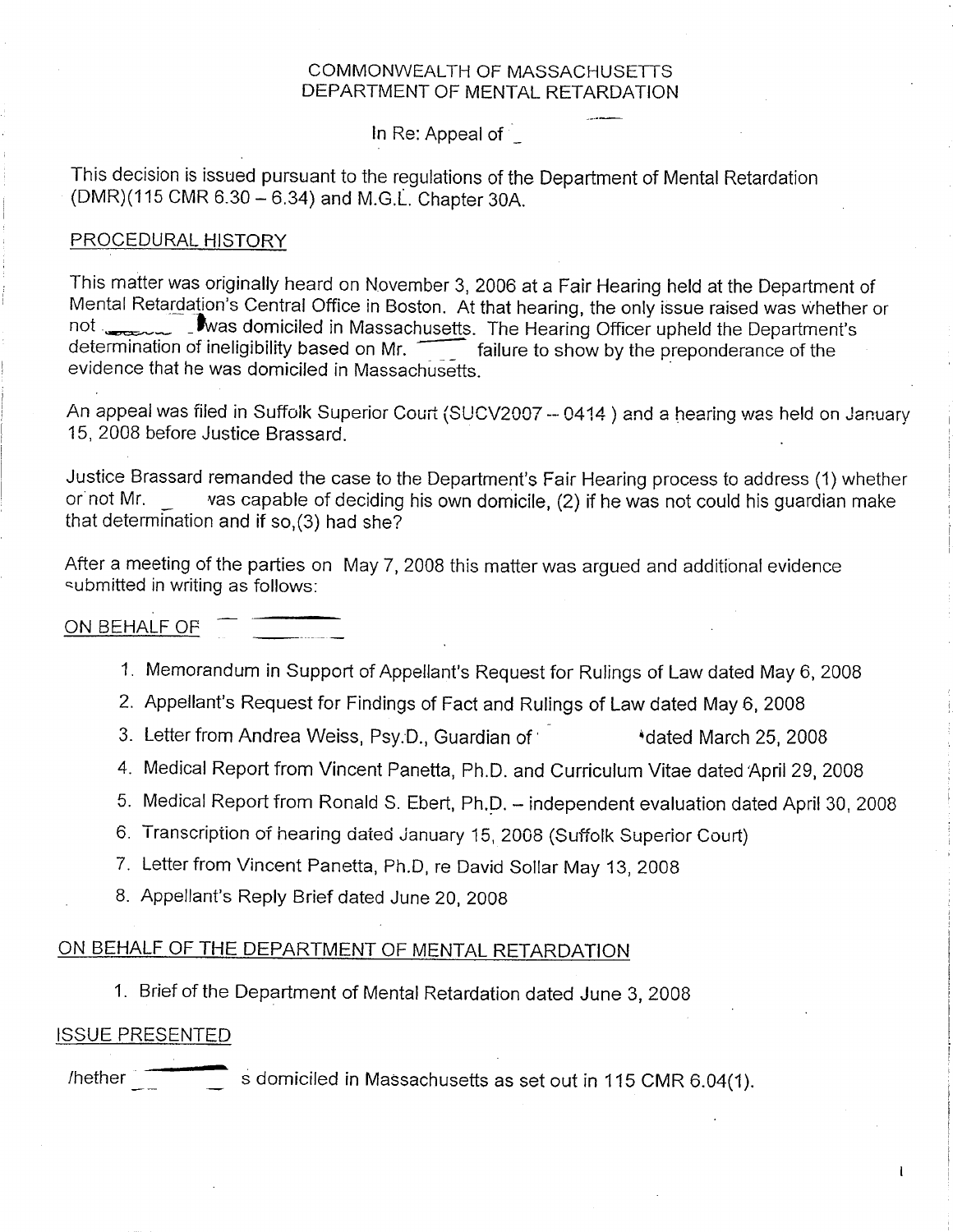### ISTORY

 $\frac{1}{2}$  now forty-six years old. In 1986, twenty-two years ago, when Mr.  $\sqrt{2}$  vas twentythree years old, he came to live in Massachusetts. His parents placed him at New England Villages, a residential program for adults with mental retardation. His parents chose New England Villages for their son and they paid his tuition there. Mr. and Mrs. **Kill** Mew York state in 1986 and continue to live in New York state.

In 1990 Mr.  $\zeta$  Mmother was appointed his guardian by a New York Court. In November 2005, Andrea Weiss, Psy.D. was appointed Mr. **The Duardian by the Plymouth County Probate Court in** the Commonwealth of Massachusetts. On Septemer 12, 2004 Mr.  $\sqrt{\phantom{a}}$  \*mother applied for services from the Department of Mental Retardation, on his behalf. The application process culminated in a<br>Fair Hearing on the issue of Mr. **Romicile on November 3, 2006. The Hearing Officer ruled that** Mr.  $\Box$  . 3d not proven by a preponderance of the evidence that he was in fact domiciled in Massachusetts. That decision was appealed to the Suffolk Superior Court who, after hearing, remanded the matter.

#### DETERMINATION OF DOMICILE

115 CMR 6.04 (2)(b) states:

(2) Domicile

(a) For purposes of 115 CMR 6.04 (1)(a), a person shall be considered to be domiciled in Massachusetts if he or she resides in Massachusetts with the intention to remain here permanently or for an indefinite period.

(b) There shall be a presumption that the following individuals are not domiciled in Massachusetts:

1. Persons who reside in a home or other setting subject to licensure or regulation by the Commonwealth, which residence was arranged or is being funded by another State, including any agency or political subdivision thereof and any entity under contract with the other State for such purposes;

2. Persons who reside in a home or other setting subject to licensure or regulation by the Commonwealth, which residence was arranged by a parent, guardian, or family member who is not domiciled in Massachusetts and was not so domiciled at the time of the person's placement;

3. Persons, other than those covered under 115 CMR 6.04(2)(b) 1. or 2., ages 18 through 21, who reside in a residential special education program and whose parent or guardian is not domiciled in Massachusetts.

At the time of Mr. **The Integration At New England Villages, 115 CMR 6.04 (2)(b)(2)2 would clearly** have applied to him. He was placed at New England Village by his parents who lived in New York State. His parents paid for Mr.( placement and there is no evidence that he had any input into the decision to come to Massachusetts.

7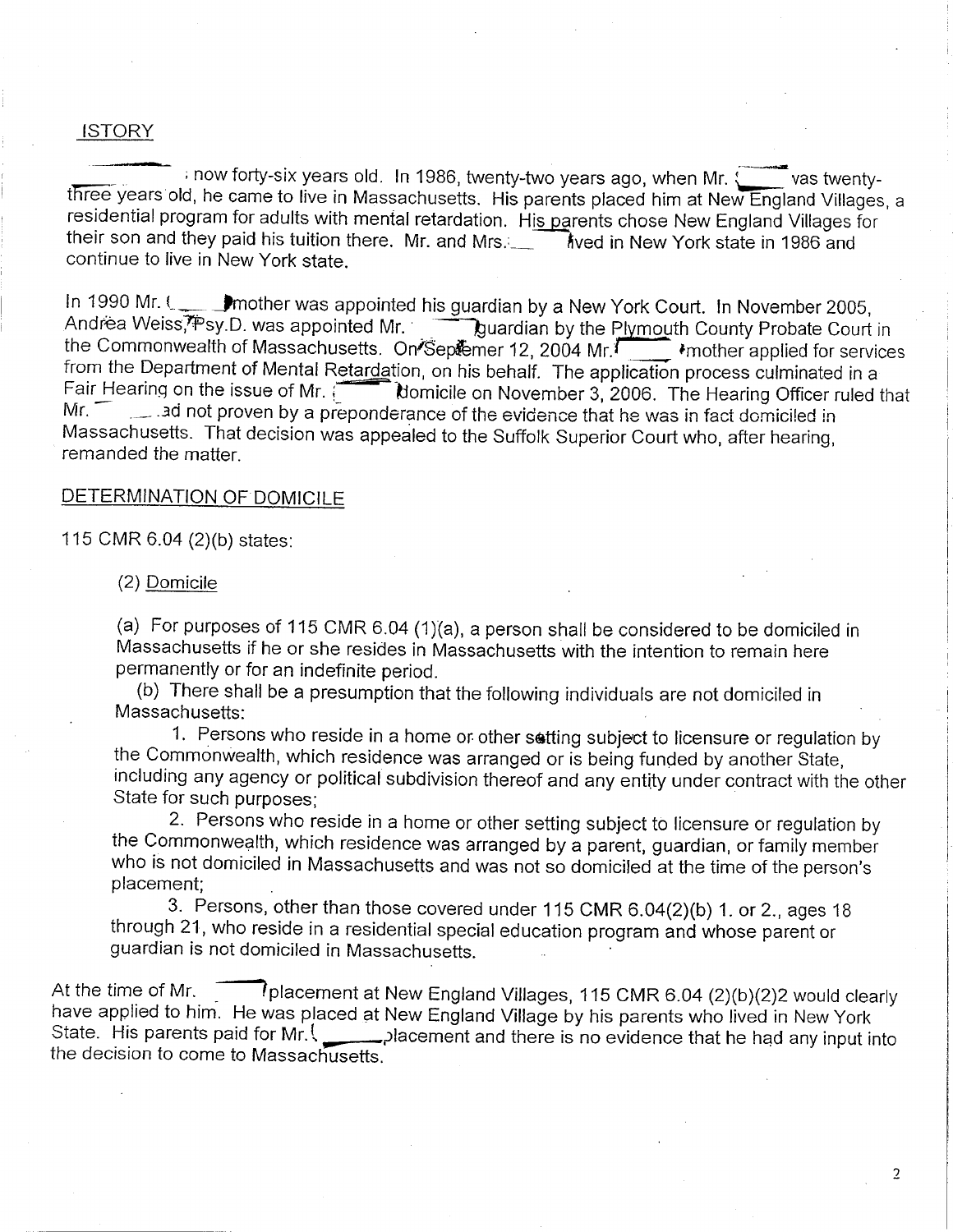Since 115 CMR 6.04 (2)(b)(b) clearly states that there shall be a presumption the persons described in .e following sections are not domiciled in Massachusetts, the proper forum in which to attempt to rebut that presumption is an Administrative Hearing. A presumption is rebuttable in that it can be refuted by factual evidence.<sup>1</sup> The presumption that certain persons are not domiciled in Massachusetts and therefore not eligible for services from the Department of Mental Retardation has been treated as rebuttable in this case and in others.<sup>2</sup> Regardless of the circumstances under which  $Mr.$  Same to be in Massachusetts, he has the opportunity to procent ovidence to rebut the Tame to be in Massachusetts, he has the opportunity to present evidence to rebut the presumption that he is not domiciled in Massachusetts and therefore not eligible for services and supports from the Department of Mental Retardation.

The issue now becomes whether or not Mr. **The lines provided sufficient evidence to rebut the** presumption that he is still not domiciled in Massachusetts. The Department's Regulations define persons who are domiciled in Massachusetts as those who reside in Massachusetts with the intention to remain here permanently or for an indefinite period.<sup>3</sup>

Mr. \_\_\_\_\_\_\_\_s under guardianship and has been found to be incompetent to make decisions for himself.<sup>4</sup> In Massachusetts, a court my appoint a guardian for a mentally retarded person if "the court finds that the person is mentally retarded to the degree that he is incapable of making informed decisions with respect to the conduct of his personal and financial affairs, that failure to appoint a guardian would create an unreasonable risk to his health, welfare and property, and that appointment of a conservator pursuant to section sixteen B would not eliminate such risk".<sup>5</sup> Under Massachusetts law, a guardian of a mentally retarded person has the right to choose where the ward will live. A guardian of a mentally retarded person has the obligation to protect the interests of the ward and to obtain appropriate )rvices for the ward.

A guardian would also consider the ward's wishes in making choices for him. She need not agree with what the ward wants but his desires are one of the factors a guardian considers in making decisions<br>about what is in the interests of the ward. In this case, Mr. The making should should be considered.

On March 25, 2008 Andrea Weiss, Psy.D., in a letter to the Department of Mental Retardation wrote "I can state unequivocally that it is in David's best interest to continue to reside at the New England Village community, and – as his guardian – it is my intention to have him reside there indefinitely."<br>(A – 3) Clearly, Mr.  $\bullet$  present quardian has chosen Massachusetts as his domicile  $\overline{\phantom{a}}$  present guardian has chosen Massachusetts as his domicile.

Mr. Thas introduced three documents that address his ability to choose his own domicile. These are a letter from Vincent Panetta, Ph.D., accompanied by his Curriculum Vitae, and dated April 29, 2008; a second letter from Dr. Panetta dated May 13, 2008 (A — 4,7,) a medical Report from Ronald S. Ebert, Ph.D. dated April 30, 2008 (A - 5), (Dr. Panetta's May 13, 2008 letter has been marked A - 7 by me.)

www.law.com\dictionary

Icaring Officer's Decision 11/6/06

<sup>115</sup> CMR 6.04 (2)(a)<br>In 1990 Mr.

In 1990 Mr. Suppose the was appointed his guardian by a New York Court. In November 2005 A.. Weiss, Psy. D. was appointed uardian in the Plymouth Probate Court.

 $M.G.L. c201$ , section  $6A(a)$ .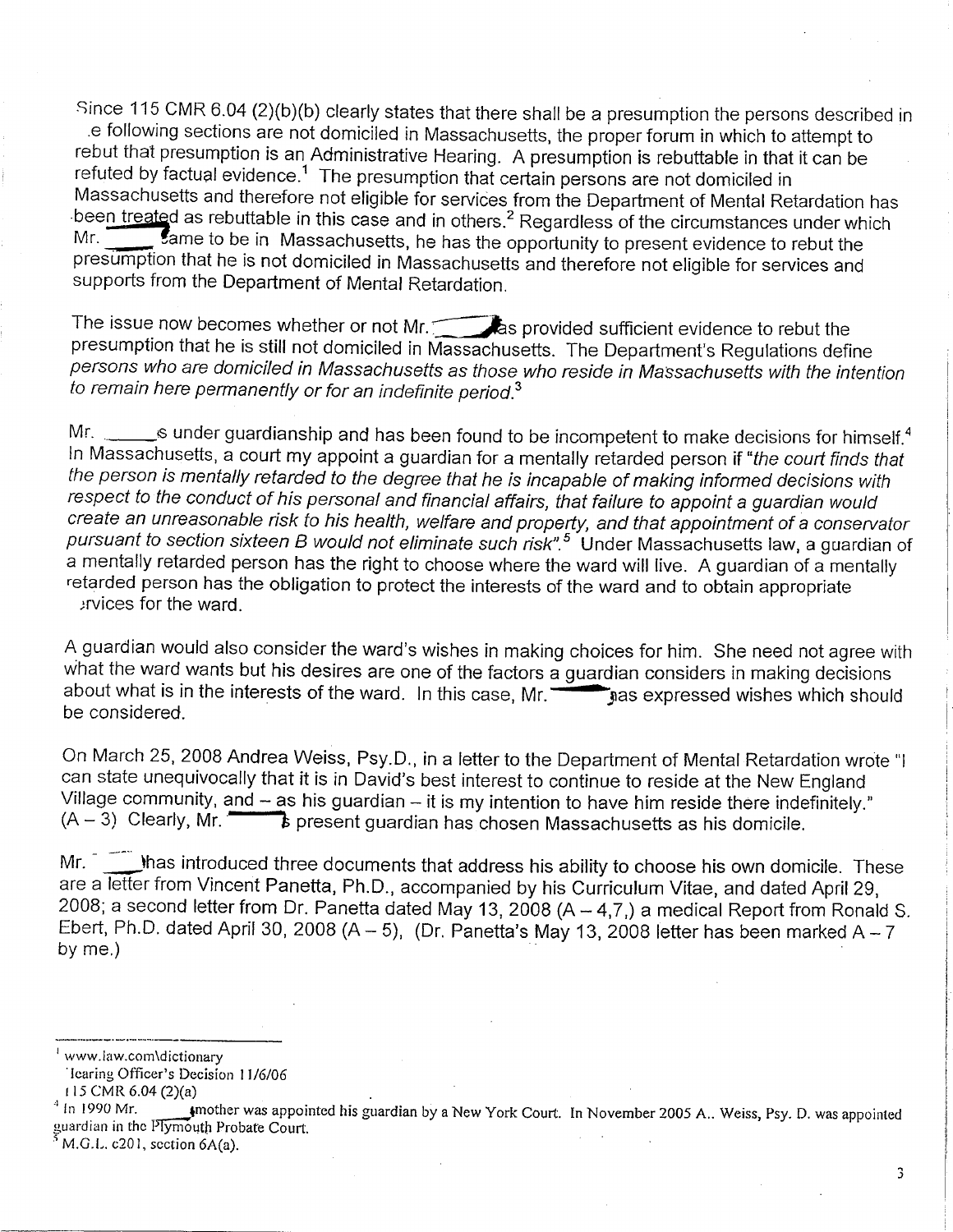On April 30, 2008 Ronald Ebert, Ph, D. met with Mr. **The "chat with Mr. The for the very limited"** Jrpose of whether he can, in the words of the SJC, choose his home,". Before meeting with Mr. >Dr. Ebert spoke with his parents, reviewed the record of the November 2006 Administrative Hearing and the transcript of the hearing in Superior Court before Justice Brassard.

Dr. Ebert's interview with Mr. 'was conducted in his group home. A colleague of Dr. Ebert's and one of Mr. \_**d**irect care staff were present during the interview. After interviewing Mr. ----"\*Pfor approximately one hour, Dr. Ebert asked the direct care staff to try to elicit information from Mr. while he observed.

Dr. Ebert concluded that Mr Was not capable of choosing his home. He did not believe that Mr. was capable of making a choice about where he should live. Dr. Ebert did think that Mr was quite comfortable in his present residence which he referred to as "housie 1".

Vincent Panetta, Ph.D. has been providing psychotherapy services to Mr.  $\sqrt{C}$  for many years. He has known Mr since he came to New England Villages. Dr. Panetta sees Mr. Weekly for forty-five minute sessions. Mr. **\_\_\_\_\_\_\_**brings up whatever is on his mind at these sessions. Dr. Panetta describes Mr.  $\left\{ \begin{array}{c} \begin{array}{c} \begin{array}{c} \end{array} \end{array} \right\}$  as being able to form relationships with people, knows what he likes and does not like and has preferences which are stable over time for certain people, places and activities. Mr. is capable of complaining about things he does not like and can press for changes in his environment.<br>Mr. Thas told Dr. Panetta about visiting his parents, knows whether he has gone to New York or Mr. Thas told Dr. Panetta about visiting his parents, knows whether he has gone to New York or<br>Florida and can relate that he traveled by plane. Dr. Panetta does not doubt that Mr **Whows** that New York, Florida and The Village where he lives are different places. Dr. Panetta has known Mr.<br>- The long time and bas lasmed to intermet his more to contain a superiorism style. Mr.

or a long time and has learned to interpret his moods and his communication style.  $\,$  M  $^{-}$ has stated that he willage where he lives are different places. Dr. Panetta has known Mr.<br>That is communication style. Mr and that he wants to remain in the Village and Dr. Panetta believes that Mr, sconsiders<br>New England New England Villages to be his home.

### FINDINGS AND CONCLUSIONS

1. **In the Tas resided in Massachusetts at New England Villages in Pembroke since 1986.** 

2. **has formed the intent to remain at New England Villages indefinitely.** He knows the difference between his home and his parents home. He may not be able to state his address or even know the name of the state he is in but he can and I find that he has found a home at New England Villages and that he intends to remain there indefinitely. Even it Mr.  $\check{\mathfrak{l}}$  intention were not clear and one found that he was not capable of making this decision, he has a guardian who has reached the same conclusion as to where Mr.  $\Box$ home is.

 $\bullet$  guardian intends for Mr.  $\bullet$  remain at New England Villages indefinitely.

 $\overline{a}$  is domiciled in Massachusetts for the purposes of CMR 6.04 (1),(2).

I find that  $\overline{\phantom{a}}$  is domiciled in Massachusetts and has proven by the preponderance of the evidence that he meets that criteria for services and supports from the Department of Mental Retardation.